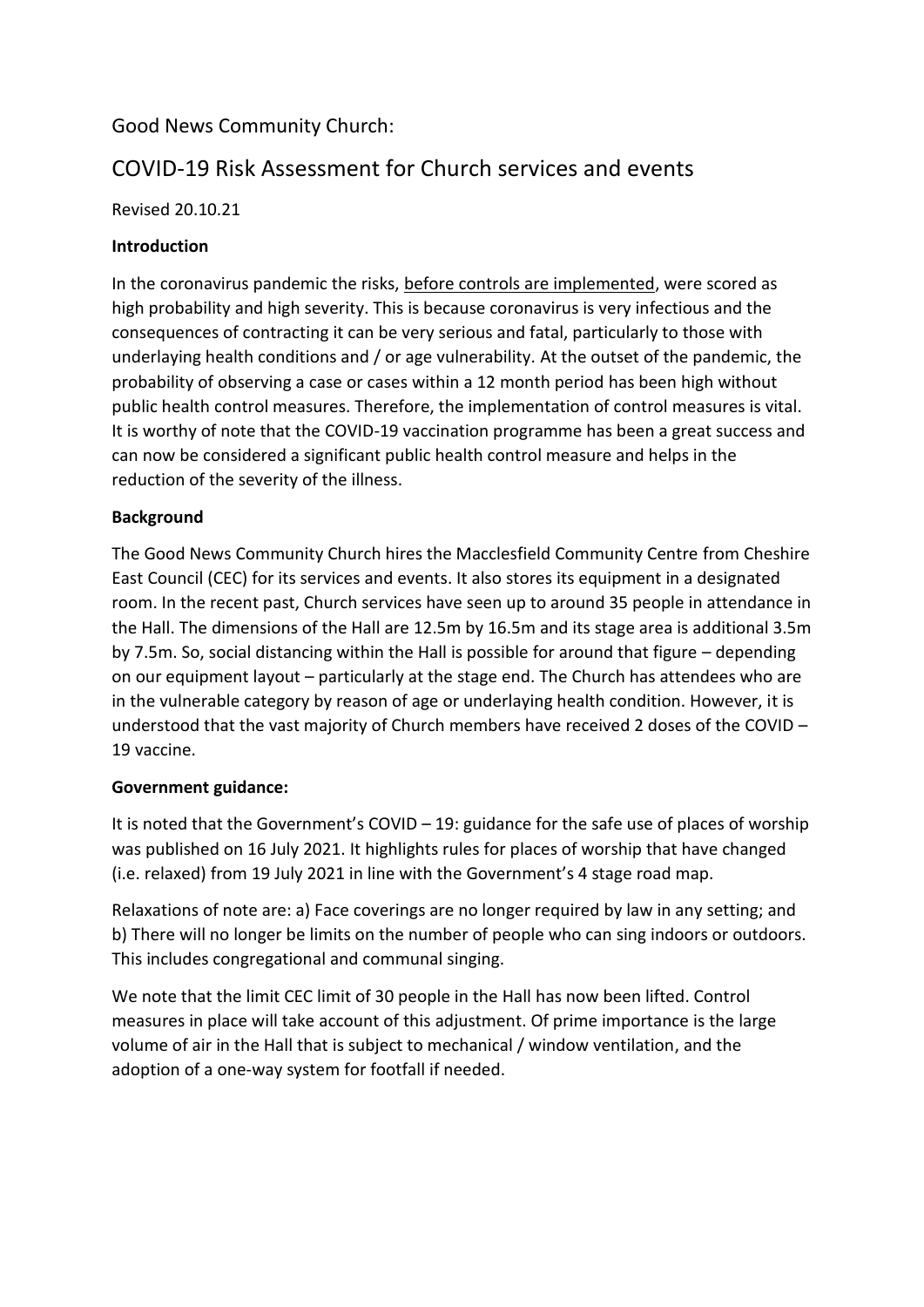#### **Means of spread of Coronavirus**

- Primarily through the aerosol droplets entering the air from infected persons who may or may not be showing signs of infection. Person to person spread through breathing in droplets with viral particles attached that have been carried in the air.
- Hands that have become contaminated with the virus that go on to make contact with surfaces or another person. Fabrics can be a particular problem in this respect in that they absorb 'liquid'. Persons hands may become contaminated through touching contaminated surfaces and go on to touch their mouth, nose, eyes or ears (i.e. entry points for the virus).

### **Control measures implemented**

- 1. No persons to enter the Good News Community Church event with flu like symptoms. If in any doubt, take a lateral flow test before coming to the event. Church members have been advised.
- 2. A record of names who have attended services is being taken for the purpose of NHS test and trace, and the Church fire plan.
- 3. Attendees are encouraged to sanitise their hands on entry into the building. A hand sanitisation station is positioned in the foyer in front of the entrance.
- 4. Attendees are encouraged to make their way from the foyer to the seating provided in the main Hall quickly.
- 5. Attendees are encouraged to respect other people's personal space with a view to reducing the risk of coronavirus transmission. Social distancing signage is in place.
- 6. Face marks are now recommended where spaces are crowded. Attendees may choose to wear masks.
- 7. Chairs in the main meeting hall are set out in a socially distant manner.
- 8. Ventilation is provided in the meeting hall by means of 2 large extractor fans and open windows. The internal entrance doors to the meeting hall will be kept open for the duration of the event.
- 9. The level of convection heating will be monitored to ensure that the air is a satisfactory temperature.
- 10. A one-way system into and out of the Hall will be introduced should the attendance levels exceed 50.
- 11. The stage has large fabric curtains, and these must not be touched. It is prohibited for attendees to go onto the stage except for the person who connects / disconnects the power supply cable from the stage electric plugs.
- 12. Music group participants will be distanced from each other.
- 13. The basement storage area and the area in front of the side cupboard by the stage are confined areas. Only one designated member of the set up team should enter them.
- 14. Communion is administered by a designated helper using small fellowship cups containing a prepacked wafer and fruit juice. These are distributed by the helper during the service on a tray.